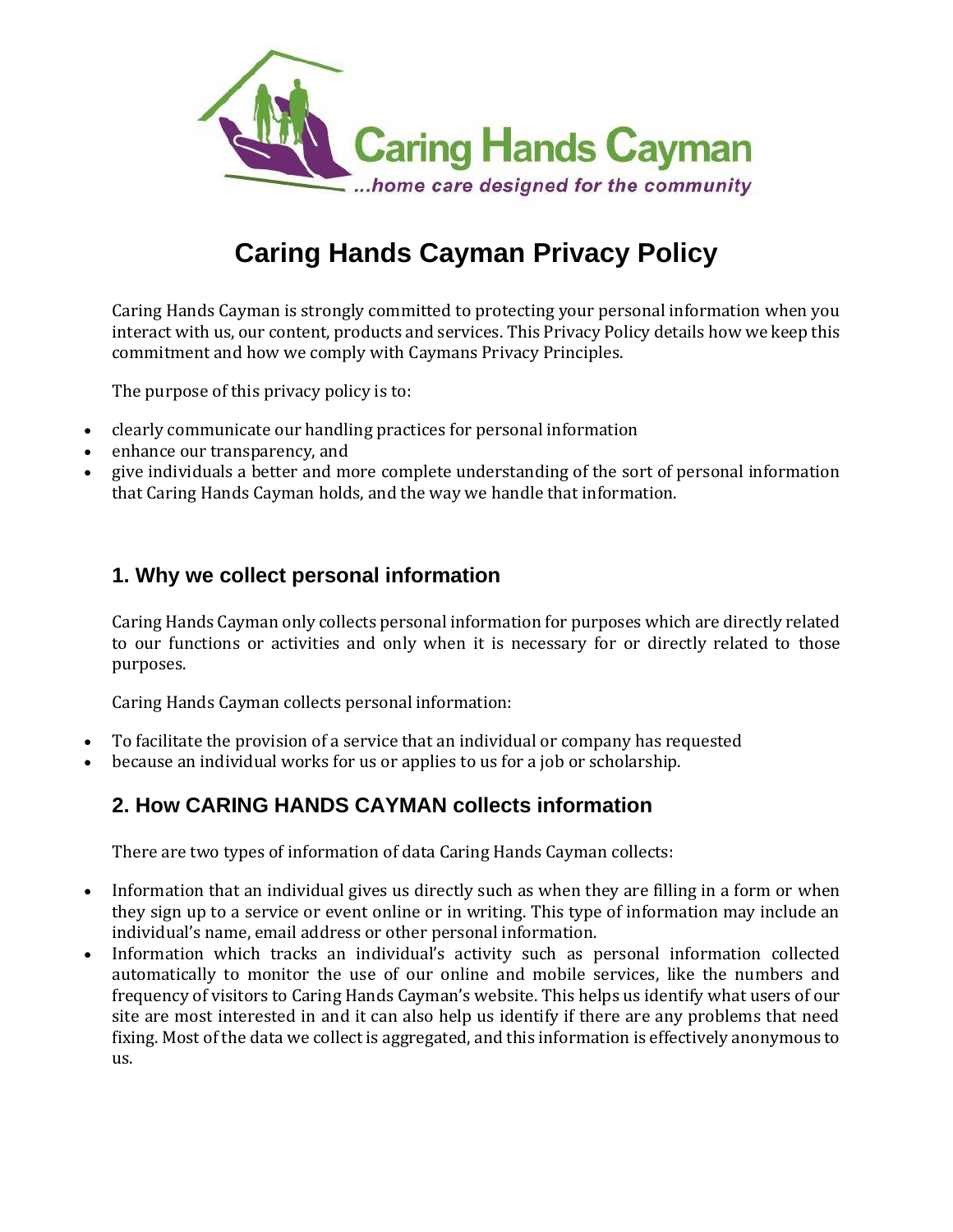

We endeavor to collect personal information directly from you whenever possible. However, due to the nature of services we render, we often at times collect indirectly personal information from third party sources. In addition, we are obligated to collect some personal information from third party sources for us to render service effectively

We use Google Analytics, to analyze browsing information and produce reports on how visitors use our website. Google may transfer this information to third parties where required to do so by law, or where such third parties process the information on Google's behalf. Google will not associate your IP address with any other data held by Google. You can opt out of the collection of information via Google Analytics by downloading the Google Analytics Opt-out browser add on. See also Google privacy policy.

#### **3. What sort of personal information does Caring Hands Cayman Collect about me?**

The types of information or data Caring Hands Cayman collects varies depending on the nature of services requested These can be grouped into the following:

- Contact Details: Personal identification details such as name, title, postal address, telephone number and email
- KYC Records: Information which we are obligated to take such as DOB, next of kin/power of attorney and information of a sensitive nature such as mental and physical health
- Other Information: This will be information that is voluntarily given for marketing purposes. This is only collected once a written consent has been given.

#### **4. How we use personal information**

- We only use personal information for the purposes for which we collected it—purposes which are directly related to one of our functions or services.
- We do not give personal information about an individual to anyone else unless one of the following applies:
- The individual has consented to the disclosure,
- The individual would reasonably expect, that information of that kind is usually disclosed to individuals, bodies or agencies
- Disclosure is required or authorized by law or is reasonably necessary for the enforcement of the law, or Disclosure will prevent or lessen a serious and imminent threat to life or health.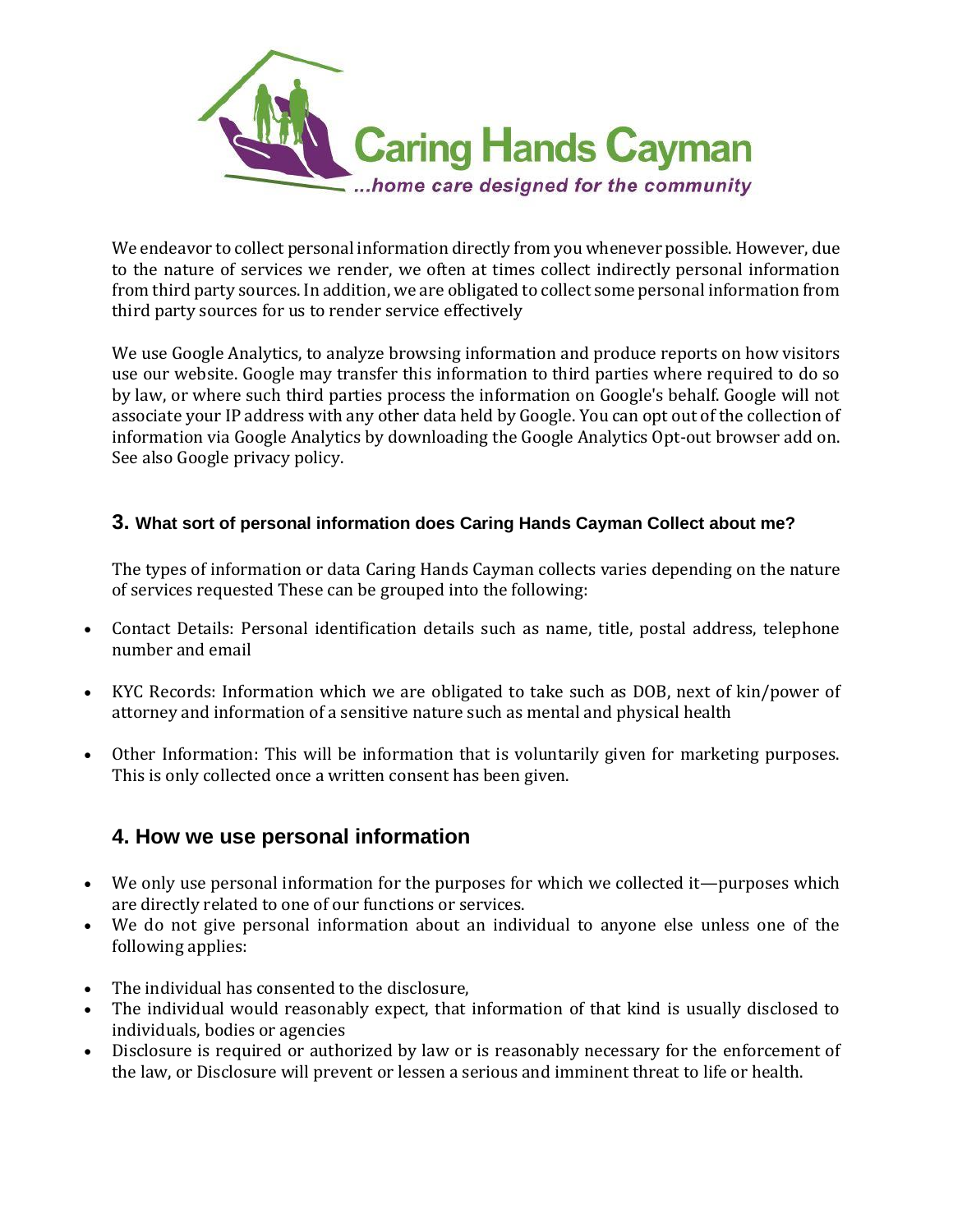

Caring Hands Cayman is assisted by a few third parties to deliver the services we offer. These third parties do not change often and include technology service providers for Internet, App services, cloud service, publishing and printing services. These third parties are located in the Cayman Islands and EU.

Wherever possible, Caring Hands Cayman imposes contractual restrictions equivalent to those imposed on the Caring Hands Cayman under the Privacy Act in respect of collection and use of personal information by those third parties. Caring Hands Cayman will obtain an individual's specific consent prior to disclosing information for the purposes of direct marketing of the company's services.

## **5. Data quality**

We take steps to ensure that the personal information we collect is accurate, up to date and complete. These steps include maintaining and updating personal information yearly or when we are advised by individuals that their personal information has changed, and at other times as necessary.

## **6. Security of personal information**

Caring Hands Cayman takes steps to protect the personal information we hold against loss, unauthorized access, use, modification or disclosure, and against other misuse.

When the personal information that we collect is no longer required, we destroy or delete it in a secure manner. All credit card details are only stored and transmitted in encrypted form. If an individual uses their credit card and the transaction is manual rather than electronic, the record will be stored by Caring Hands Cayman for the period that financial records are required to be retained following which it will be destroyed in a secure manner.

There are inherent risks in transmitting information across the internet and we do not have the ability to control the security of information collected and stored on third party platforms. In relation to our own servers, we take all reasonable steps to manage data stored on our servers to ensure data security

## **7. Data Retention**

We will retain personal information for as long we continue rendering service. We take steps to ensure that the personal information we collect is only kept for the duration of the application retention period once a case is closed.